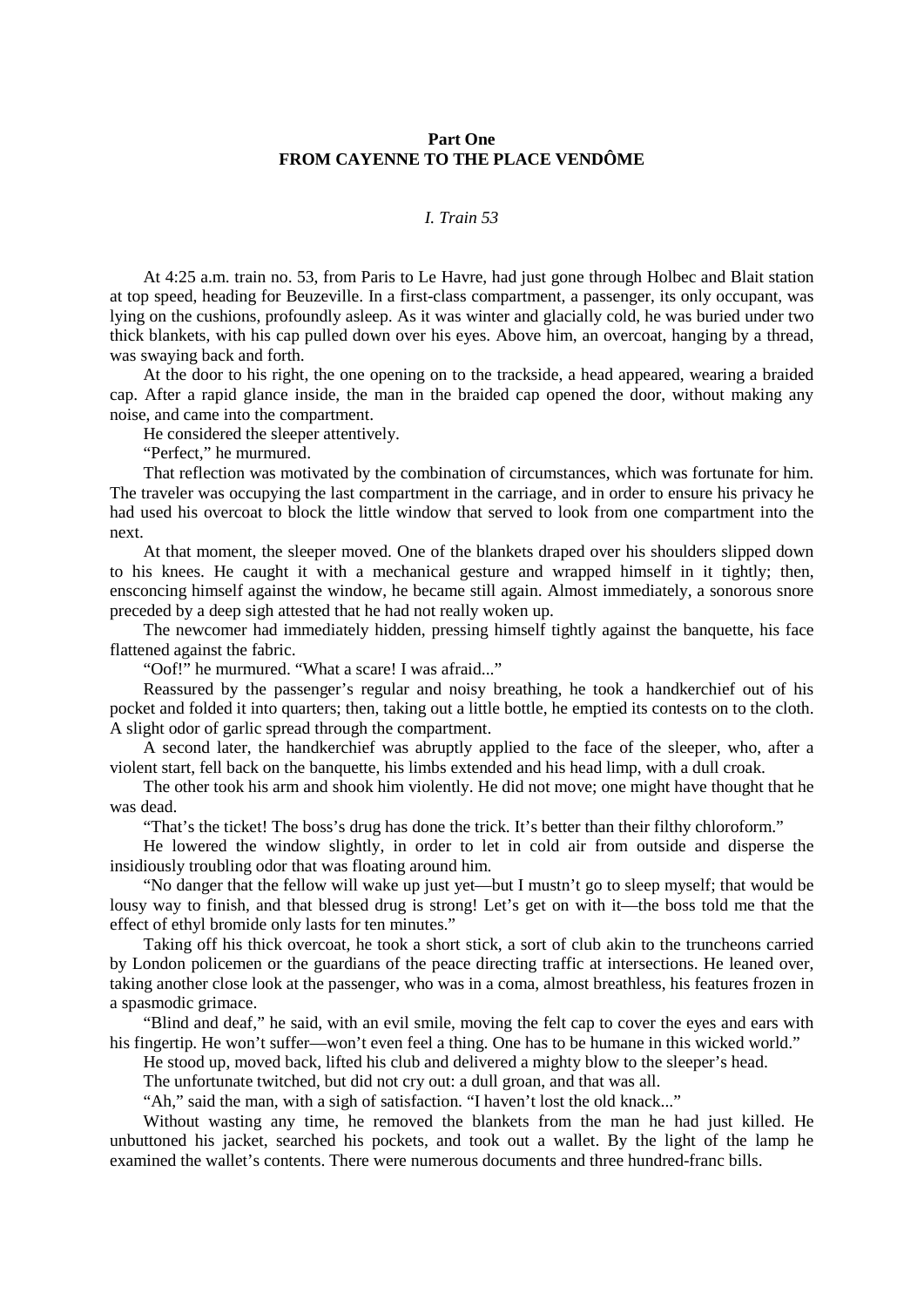The murderer reached out as if to take the bills, but changed his mind and pushed them back into the wallet's interior pocket.

"No stupidity!" he murmured. "That's forbidden…although it's a great pity to lose what one's only just picked up. Since those are the orders, though..."

Passing on to the papers, he examined them carefully without getting them out of order. He ended up discovering one that was tucked protectively into the other pocket, secured to the morocco leather by a pin. That had to be the one he was looking for, because he uttered a sigh of satisfaction. He stuffed it into his pocket, replaced the wallet in his victim's pocket, and set about buttoning up the jacket.

At that moment, however, a characteristic grinding sound made him shiver. The brakes had been applied. The train was arriving at a station and was about to stop. The murder made haste to lower the little mobile blind over the lamp, which plunged the compartment into darkness.

He was just in time; the train came to a standstill.

"Beuzeville-Bréauté! Five minutes halt!" shouted the crewman responsible for informing the passengers.

There was a moment of terrible anxiety. Five minutes, during which a passenger might board the train or a guard might glance through the window or open the door!

The murderer pressed himself into the corner, his left hand on the door to the corridor and his right armed with his terrible cudgel, ready to strike down anyone who showed himself and then flee into the dark night—but all remained calm, and after an interval that seemed to last for centuries, he heard the station-master's whistle giving the signal to depart.

The bandit straightened up again, filling his oppressed lungs with air.

As soon as the train moved off, he finished buttoning the dead man's jacket. Then he opened the door to the outside, grabbed the cadaver around the waist and, after swinging it around, hurled it on to the trackside.

Everyone on the train was asleep. No one heard the sound of the body's fall, covered as it was by the rattle of the carriages.

The man raised the blind again and inspected the cushion. Not a single drop of blood had stained it. Thanks to the thick cap on the head, none had leaked out.

With a sigh of relief, the murderer got down on to the footplate and, leaving the door open, moved along the carriage.

Just as no one had heard anything, no one saw him. In any case, the braided cap would not have attracted attention; he would have been taken for an inspector making his round.

Having arrived at an empty third-class compartment, he opened the door, went in, got rid of his stick and his cap, which he wrapped in a newspaper, and took a soft cap out of his overcoat pocket, which he put on. Then he lit a cigarette and waited for the journey to end,

At five past five, train 53 drew into Le Havre station. Only five or six people were waiting for the train at that excessively early hour. There were, in any case, only a few passengers.

The murderer leapt down briskly from his carriage, handed his ticket to the guard and disappeared into the shadows of the streets.

One by one, the travelers emerged and the waiting-room empted. Only one young woman, about twenty-five years old, still remained, gazing at the deserted track.

When the guard closed the door she went over to him. "This is the Paris train, isn't it, Monsieur?" he asked, in a strained voice.

"Yes, Madame."

"The one that left at ten past eleven?"

"Indeed. You were expecting someone by that train?"

"My husband. He sent me a telegram to say that he would take that train. I don't know what this means..."

"He'll have missed it. He'll arrive by the next train."

"You think so?"

"Of course! We see it all the time. It's nothing to get upset about."

And the guard, shrugging his shoulders, made as if to leave. The young woman held him back. "And there are other trains soon?"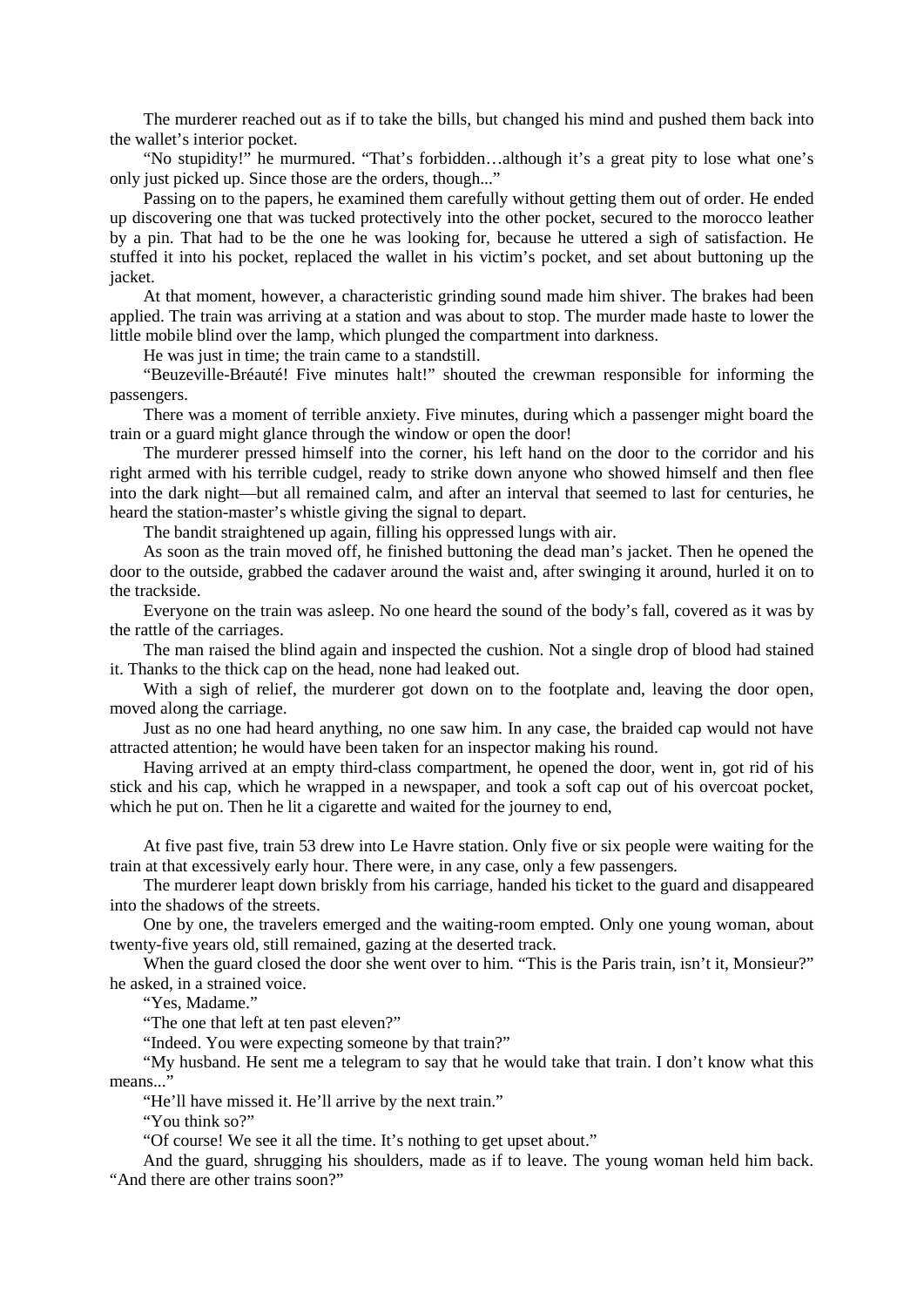"Certainly. The 61 arrives at seven forty. You'll find that your husband has taken it—unless he waited for the express, which will only get here at eleven. Come back in two hours, though; I'm sure he'll be on the 61—that's what people who miss the 53 do."

"Thank you, Monsieur; I'll wait."

Wrapping herself up in her mantle, garnished with wretched furs, the young woman went to sit down in a corner.

The wait was long and uncomfortable, interrupted by the arrival of two suburban trains, which, in her impatience, the young woman mistook for the Paris train.

Finally, the 61 was signaled. She hurried forward, gluing her face to the window of the waitingroom, examining all the passengers getting out of the carriages one by one.

Alas, the one for whom she as waiting did not appear.

On the other hand, the train brought bad news. A traveler had been found dead beside the track some distance from Beuzeville-Bréauté station, doubtless the victim of some accident.

"It's him!" cried the unfortunate woman, going pale.

People crowded around her. They tried to reason with her, even to persuade her otherwise...all in vain.

"It's him!" she said. "I'm sure it's him! I want to go and see!"

And no matter how hard they tried to stop her, she took the eight o'clock train to go to Beuzeville.

The public prosecutor, the examining magistrate and his clerk got off the train with her, having been alerted by the Company. Accompanied by a policeman in plain clothes, they were coming to make their investigation.

The poor woman was not mistaken. It was indeed her husband who lay there, bloody and disfigured, on a camp-bed in a room at the station. The papers found on the corpse had revealed his identity: Charles-Louis Lavardens, former non-commissioned officer in the third marine infantry regiment, now a commercial traveler.

The inquest concluded that it was an accident. In fact, no theft had been committed; the dead man still had his coin-purse, his wallet and his watch with a gold chain. The purse contained twelve francs in silver, the wallet three hundred-franc bills. A thief would not have left that behind.

Furthermore, the corpse did not bear a single wound that had apparently been produced by a weapon: a single blow to the head—produced, according to all the evidence, by the fall from a height on to the trackside—had caused the death. Having fallen outside the rails, the body had neither been dragged nor crushed by the subsequent trains.

Finally, before leaving, the magistrates had received the report from the senior guard on train 53. That report mentioned that, on arrival at Le Havre, the door of one compartment had been found open; in that compartment were two blankets, an overcoat and various trivial objects that testified to the presence of a passenger. That passenger had disappeared, without taking his luggage and blankets; the guard had revealed that fact to the policeman. It was just as the functionary was going to make enquiries that he had learned about the discovery of the body at Beuzeville-Bréauté.

The accident was easily reconstituted. For some reason, perhaps misled by the guard's call and thinking that he had arrived, the passenger had wanted to get off; opening the door, he had leaned out, had lost his balance when there was a jolt, and had fallen, head first...

That was the formal judgment of the physician who accompanied the magistrates in their legal inquest. It was, naturally, also the judgment of the station-master, whose only concern was to relieve the Company of any responsibility.

"But I tell you that he's been murdered!" cried Madame Lavardens, confronting them.

The doctor, a tall, thin old man, widened his eyes in alarm behind his gold-rimmed spectacles. No less amazed, the public prosecutor stared at the woman who was behaving so audaciously. He was struck by the character of her physiognomy. Of medium height, but with a good figure and poise, Madame Lavardens had the tanned complexion of a southerner, and the graceful oval face that gives Spanish and Pyrenean women an appearance that is both child-like and impertinent. Her mouth, contracted by pain, was small and red as a grenadine. Her eyes were shining beneath her tears like two black diamonds.

"He's been murdered, I tell you!" she repeated, violently. "And I know who murdered him!"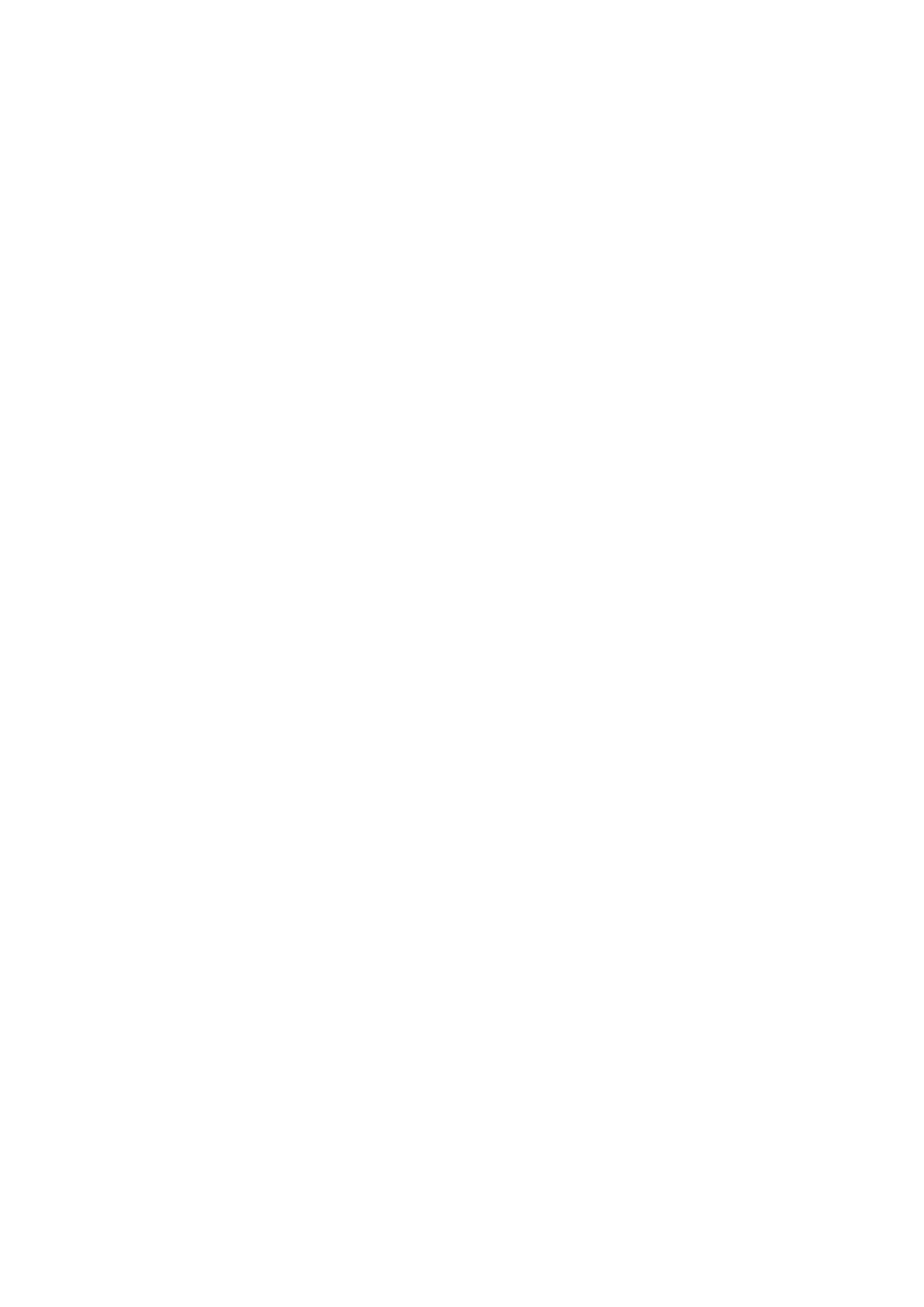## *II. The Denunciation*

The public prosecutor dew nearer to the unfortunate woman, whose face was wracked by pain, and said, with a softness imprinted with great compassion: "Calm down Madame. The work of the law is delicate, but it's necessary not to let despair lead you astray. Friend or relative of the deceased?"

"His wife, Monsieur."

The magistrate bowed. "Whatever our conviction is, Madame, it is our duty to hear you."

Oliva Ossona, Lavardens' widow, did not appear to hear what the prosecutor was saying. Prey to one of those violent crises that the strongest will cannot resist, she fell to her knees beside her husband's corpse, and in a hoarse voice, through her sobs, cried: "Oh, poor Charles! So good, so trusting…the wretch has killed you! It's over…finished..."

Deeply moved, the prosecutor hastened to follow the young woman. "Madame," he murmured, "you can't stay here. Come, I beg you..." And as Oliva looked at him with haggard eyes, grimly crouched over her husband's body, he added: "You mentioned murder. Come, Madame—we're ready to listen to you." He turned to the examining magistrate and the doctor. "We ought not to neglect any means of information in order to discover the truth—isn't that so, Messieurs?"

The doctor shrugged his shoulders and snorted skeptically. "The truth...an accident, of course! Perhaps a suicide..."

Madame Lavardens heard that. Quivering, she stood up in front of the physician. "Oh, no! No! That's a lie! He loved me too much for that—that's an insult to his memory..."

She had a handkerchief in her hand, which she passed over her face; a sigh escaped her lips…and, pulling herself together, overcoming her weakness, she said: "I'll go with you, Messieurs. I have a duty to fulfill in your regard. I want my beloved Charles to be avenged..."

The magistrates and the doctor went into the office that the station-master had obligingly lent them; the clerk accompanied them.

As soon as the door was closed, the prosecutor asked the young woman to sit down. "We're listening, Madame," he said. "Would you care to justify the suspicion you expressed just now?"

"Take notes, Jacquier," the magistrate ordered his clerk. The latter sat down at the stationmaster's desk, beside the plain clothes policeman—who, for his part, was compiling an official report.

Madame Lavardens wiped her tearful eyes and began: "My husband, the son of petty provincial shopkeepers, had naturally been intended by his parents to be a great success in business. They wanted to make a ship-owner of him, one of those great merchants who has branches in all five continents.

"With that aim, they sent him to London when he left school, in order to learn English and familiarize himself with British commercial practices, which are said to be more practical than ours.

"In a French establishment in London, he met a man whose life is a veritable novel. That man, whose extraordinary life-story has been told in all the newspapers, was Gaston Rozen..."

At that name, the prosecutor and the examining magistrate started, and exchanged knowing glances.

"You've heard of him, haven't you?"

"Yes, Madame, but please continue."

"Gaston Rozen was himself placed by his family in a particular institution. Finding his plebeian name insufficiently chic, he called himself *de* Rozen. He lived the high life, like the son of the family to which he claimed to belong. He had his own hansom cab, went to grand theaters, socialized with rich people, or people who passed for such, gambled and had mistresses.

"Charles did not really become his friend; the difference in their lives was too great, but in the capacity of a compatriot, he often saw him, and his features remained engraved in his memory.

"In his twentieth year, Lavardens, who had just left England, met me in Biarritz, where I was a milliner. We fell in love—but his mother, already a widow, thinking that he was too young and that my status was too modest for him, refused her consent to our marriage. It was then that, although exempt from military service, he joined the third regiment of the marine infantry and was sent to a garrison in Guiana.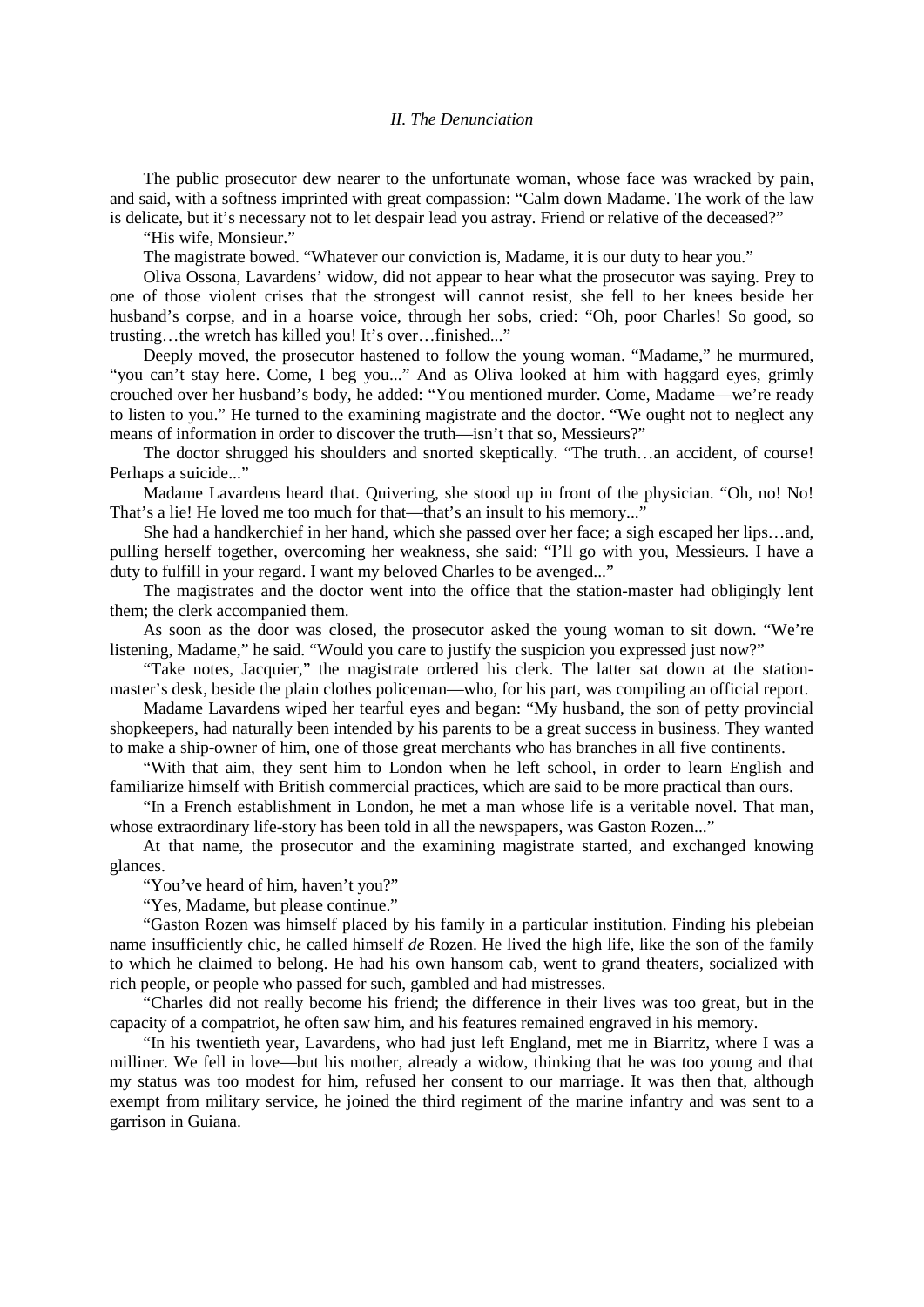"There, the newspapers arrive in bundles, and late. Lavardens learned about the fantastic adventures of his former companion in London, concluded by a condemnation to hard labor. The newspapers announced his imminent arrival in the *bagne*. [1](#page-5-0)

"By virtue of a residue of sympathy, he watched out for his arrival, recognized him, kept track of him and, insofar as the strictness of the rules permitted, tried to make his captivity more comfortable. Rozen seemed to be grateful to him—but how can one know what was happening in the depths of that perverse soul?

"The four years of his military engagement went by. Returned to civilian life, Charles succeeded in overcoming his mother's resistance. We were married, and, taking advantage of his sojourn in Guiana and the knowledge he had acquired there, he left as the agent of a rubber manufacturer to make purchases in Venezuela, where he set up a branch office.

"His services were very satisfactory, and it was decided, on his return to France, that he would continue them—and he did in fact, undertake several voyages. It was during one of them that he learned about Rozen's escape."

"Pardon me, Madame," the examining magistrate interrupted. "I believe I understand that it's to Rozen that you're attributing your husband's death..."

"Yes, Monsieur!" exclaimed the widow. "And I'll tell you why!"

"I respect your grief," the magistrate went on, "but it's impossible to leave you in error any longer. The man you're accusing, who was certainly the most audacious of bandits, is no longer alive. He perished while trying to escape from Cayenne."

"People believe so…my husband believed it, like everyone else…but I'm sure, myself, that Rozen is alive."

"The Minister, however," the prosecutor declared, "has received official confirmation of his death"

"And what proof is there that it is not mistaken?"

The doctor made a sign to the examining magistrate, who shrugged his shoulders.

"Perhaps you think I'm mad," Madame Lavardens exclaimed. "You're wrong." In spite of all her efforts, she could not suppress an explosion of grief. "Oh, my God! They don't believe me!" Joining her hands in ardent prayer, she implored them: "Messieurs, I beg you, in the name of justice, in the name of truth…listen to me!"

"Speak, Madame," said the prosecutor, generously. Turning to his companions, he added, in a low voice: "Let her continue; it's a question of humanity."

The magistrate and the physician, visibly irritated, made no protest.

"First, I must bring you up to date with our current situation," Oliva went on. "My husband, in the position he occupied, made a good living for us both. We even had a few savings, which enabled us to decide, in order to avoid a long and painful separation, that I would accompany him on his next voyage to America—but we were struck by a bolt from the blue. The business my husband represented went bankrupt. My husband found himself out of work.

"He started looking for a new job, but it was difficult. He had lost all his connections. Then he got the idea of starting a company, not only to resume the exploitation of rubber, but also, and in particular, that of ironwood and mahogany, in which the forests out there are so rich. In his opinion, with an insignificant capital, one could make considerable profits within a few years."

"If one doesn't catch yellow fever," muttered the doctor.

"That was what most of the people he approached replied. Time passed. The little money we had was spent. I saw my poor Charles becoming desperate...I was afraid that he might go mad...every day he got more depressed.

"One day, he came back to the house and I saw—with great joy!—that he was smiling. He kissed me effusively. 'We're saved!' he told me—and when I questioned him, curious to know what had

<span id="page-5-0"></span><sup>&</sup>lt;sup>1</sup> In translating the title of the novel I have rendered *bagne* as "penitentiary," but the term has no exact equivalent in English, so I have retained it here. French convicts sentenced to hard labor rather than mere confinement were sent to special establishments designed for that purpose, called *bagnes*; these were originally located in France there was a notorious one in Toulon—but during the 19th century prison colonies were set up in far-flung locations like Guiana and New Caledonia, and became an integral part of the project of colonization, much as Botany Bay did in the English colonization of Australia.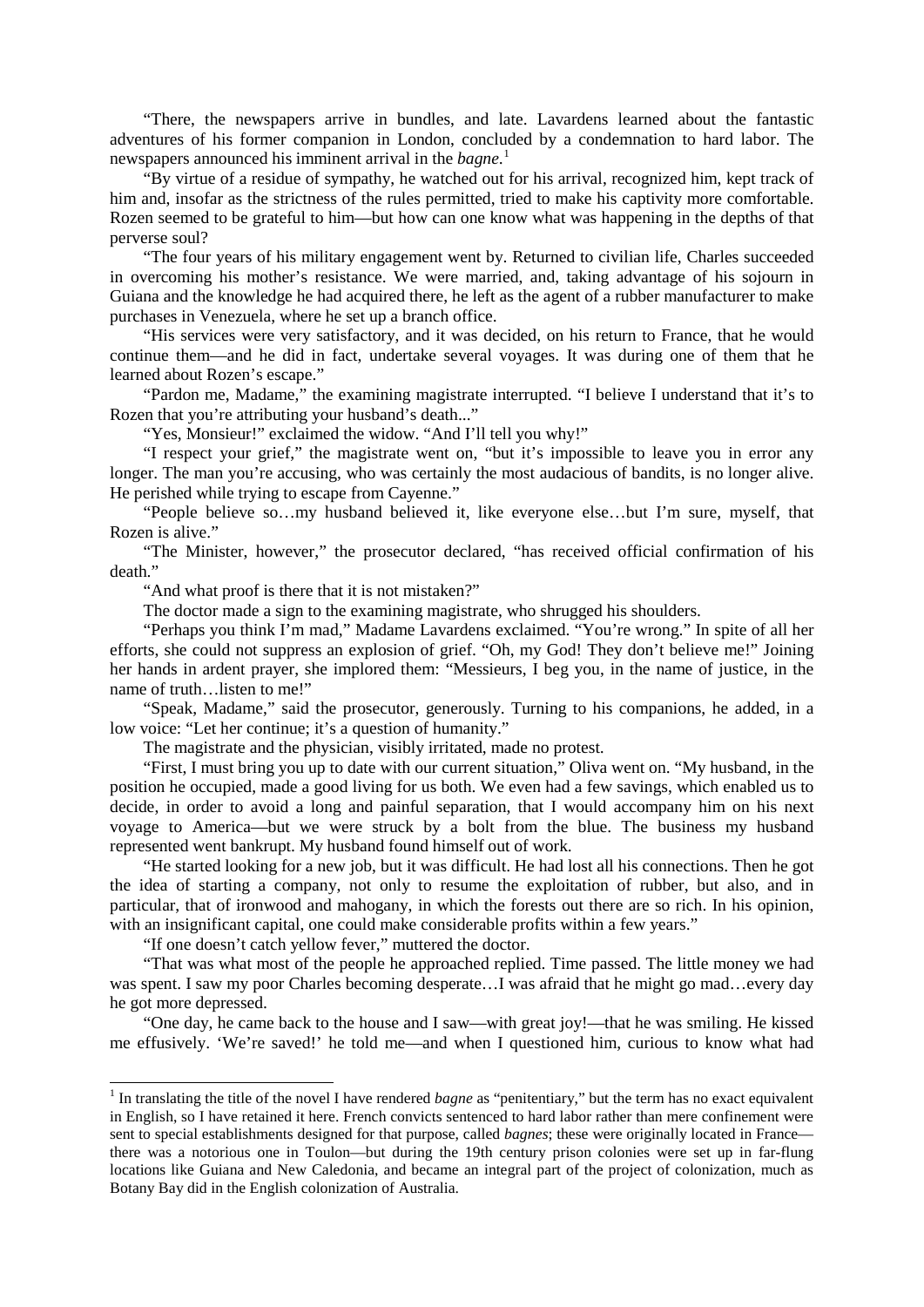made him so happy, he went on: 'I ran into a friend of my youth, whom I would never have recognized if he hadn't told me who he was himself, so changed is he, physically and morally. Oh, I knew that, with regard to an intelligence like his, one should never despair...'

"I tried to find out who the individual was that Charles had met. 'I can't tell you that, my love…' And my husband, who had never had any secrets from me until then, evaded all my questions. 'You'll be astonished,' he said, finally, in the face of my persistence. 'You'll know in time…it's a man whom everyone believes to be dead…and he really is, in fact, for no one could suspect him of being the man who disappeared. Oh, if he's committed sins, he's redeemed them by means of his intelligence…he now has an important position…to name him would be to ruin him…and you wouldn't want me to betray him, when he came to me of his own accord, and enquired about my distress, and I left me with the promise that I'd be leaving for Venezuela within a week, with an investment of a hundred thousand francs, advanced without guarantees, with only my honesty as a pledge.'

"While Charles was saying all that to me, I was racking my brains, thinking back, seeking among the comrades that I knew him to have. 'Why trouble your mind, darling?' Charles went on, gaily. 'We're going to be happy. Tomorrow, I'll obtain a check for a hundred thousand francs from the Crédit Lyonnais.'"

Madame Lavardens paused momentarily. "I don't know why," she continued, "but one name came to mind obstinately. I stared at my husband. 'The man you met isn't the one whose adventures you told me about…that Rozen?' I saw Charles shiver. He got up to hide his embarrassment.

"'Oh, if it's him,' I cried, 'I'll die…he's afraid that you'll recognize him, that you'll denounce him...'

"'Go on—you're crazy,' Lavardens said.

"'Oh, my love, be careful—if it's a trap that's being set for you…'

"'Shut up! Don't question me anymore; I have nothing more to say to you but this: tomorrow, I'll have a hundred thousand francs, and we'll recover our fortunes. But I've sworn to keep my partnership secret—even to you, the confidante of my most intimate thoughts, I won't betray the secret.'

"I had to keep my suspicions and anxieties to myself. We left for Le Havre. For a wee, we've been staying at the Hotel Frascati, waiting. The steamer leaves today. Charles went to Paris to obtain the promised investment."

"Do you think the promise was serious, then? That your husband wasn't deluded by a vain hope?"

"This is the telegram I received yesterday evening," the young woman replied, simply, holding out a blue slip of paper to the magistrate, who read it aloud.

*Madame Lavardens, Hotel Frascati, Le Havre.*

*Business concluded. Will arrive by seven forty-one train. Pack for departure.*

*Love, Charles.*

"And my poor husband took that train!" cried Madame Lavardens, sobbing. "He was coming back to meet me, full of joy, to make the voyage that we hoped would make our fortune—but the bandit's generosity concealed a trap. He was murdered *en route* in order to get back the check given to him out of fear."

While she remained plunged in her grief, the three men conferred.

"It's curious, all the same," the prosecutor murmured, pensively.

"Yes, but is it really true?" murmured the examining magistrate, in a whisper.

"With a bandit like Gaston Rozen, anything is possible."

"Who says so? During and after the trial, fantastic rumors went around…the legends of Cartouche, Mandrin and Jack Sheppard all rolled into one."

"Then what the poor woman had told us..."

"Perhaps true, perhaps false. It would certainly be a great coup to recapture the bandit, if he really were still alive..."

"Fantasy!" said the doctor, stubbornly.

"It's certainly confused, vague. It doesn't give us any indication of the position held by the ghost. For lack of the name, that might give us a clue."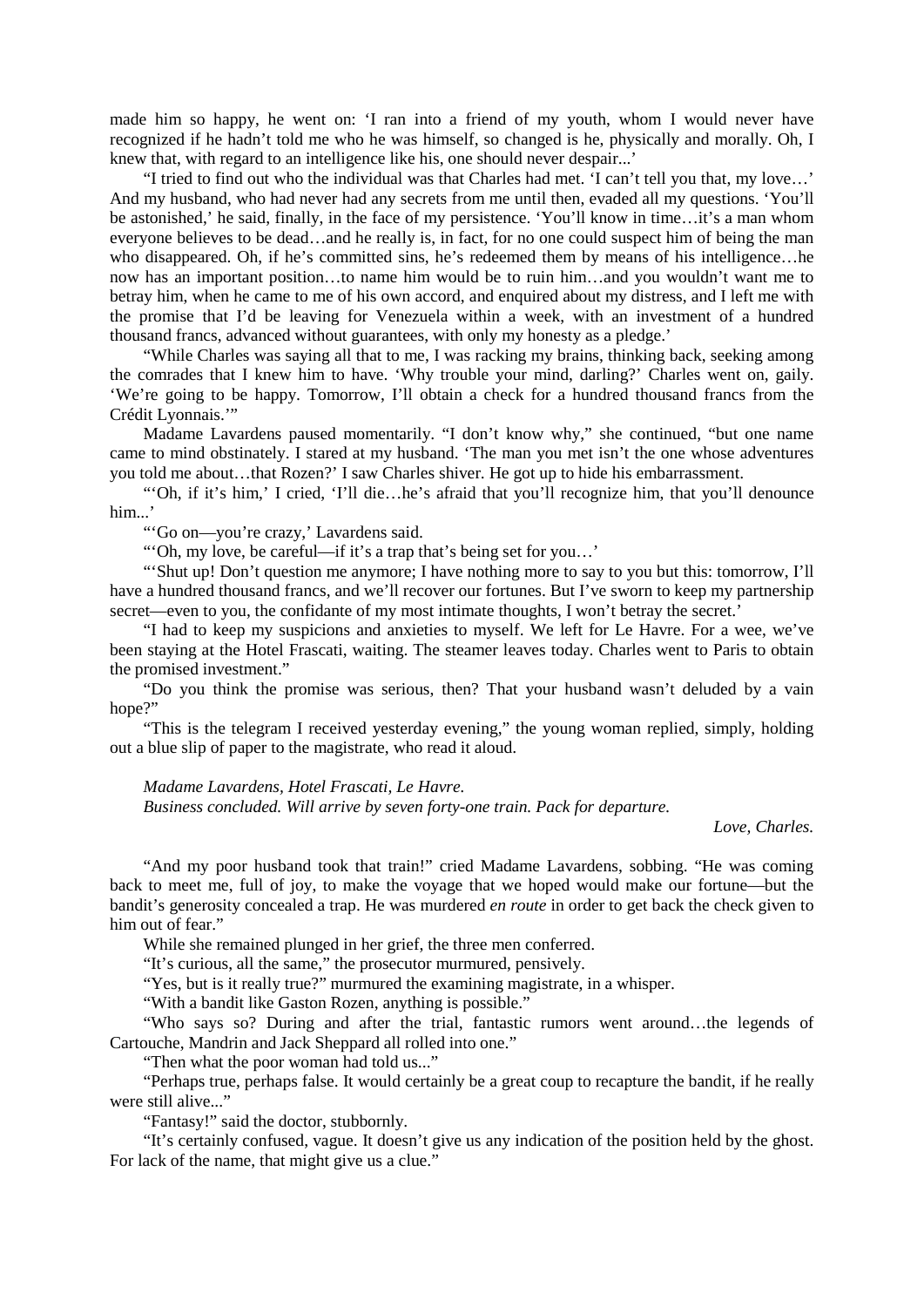"Let's try," said the prosecutor, and asked: "Are you quite sure, Madame, that your husband didn't leave any piece of paper on which we might find Rozen's name?"

"Absolutely sure, unfortunately."

"But at least you know what the escapee is doing—what kind of position he holds?"

"Alas, no—nothing!"

"Not even the place where your husband met him?"

"Not even that."

"Hmm," said the magistrate. "As a trail, it's poor—and the telegram was sent from the Bourse; that doesn't tell us anything."

"Then you think…?" asked the prosecutor.

"I think," said the skeptical magistrate, "that we'd be wasting our time and intelligence looking for something. You don't even have any idea of Rozen's description?"

"The man Lavardens met bore no resemblance either to the Rozen of London, the Rozen of France or that of Cayenne. Go and make something of that!"

"It's vague, indeed," the physician sniggered, "and only Monsieur Bertillon, who has a theory of description,<sup>[2](#page-7-0)</sup> would be anything to do anything with it, assuming that the theory isn't one of those hoaxes that people in Paris make up to make fun of provincials..." He shrugged his shoulders, and added: "Who nevertheless believe them."

"In that case," said the prosecutor, "your opinion, doctor…"

"It's not an opinion—I'm certain, absolutely certain, that this man wasn't murdered. The body has no other contusions than those necessarily resulting from his fall. There was no struggle. He fell from the carriage by accident, and that's the truth."

"He might have been pushed."

"I'd like to think so—but then, the door would have to have been open, and he would have had to have been in the right place."

"Indeed," observed the examining magistrate, "it's scarcely admissible otherwise."

"And another thing," the physician went on, implacably. "His money was found in the dead man's pockets; to get it, the murderer would have had to jump out of the carriage after him. Now that murderer, if there was a murderer, would have broken his arms or legs…not to mention that he'd have touched down half a kilometer from where he'd thrown the body. Get away! Fairy tales, all of it! Personally, I reconstitute the scene in a simpler fashion. The passenger hadn't closed the door properly. He leaned on it; the door gave way and he fell, head first. It's simple…elementary: child's play."

And as the two magistrates looked at him, still undecided, he old doctor exclaimed, violently: "Those are my conclusions, which I'm telling you in the name of science, in the name of my twenty years' experience, in the name of my conscience as a physician and an honest man! If you don't believe me, if you don't trust me, if you think me incapable or biased..."

"There, there, my dear doctor, don't get upset," said the prosecutor, clapping him on the shoulder amicably. "We don't doubt your observations, but our duty is to examine the affair in all its facets, and we're permitted to make enquiries."

"Make all the enquiries you wish. Get another expert if you want. I have no objection. We'll see whether he offers an opinion different from mine."

The magistrate thought it futile to continue the discussion with such a sensitive adversary.

"We give in," he said. "Jacquier, conclude your official report with the doctor's conclusions: a pure and simple accident."

"What, Monsieur!" cried the widow, bursting into sobs again. "After what I've just told you, you still think…"

<span id="page-7-0"></span><sup>&</sup>lt;sup>2</sup> Alphonse Bertillon devised "Bertillonage," or anthropometry, in the 1880s, which pioneered the use of police "mug shots," accompanied by elaborate descriptions based on carefully-taken measurements. Goron must have known him, as the director of an "Anthropometric Service" set up by the Prefecture of Police during his tenure. Bertillon blotted his copybook in 1894 when he gave evidence against Alfred Dreyfus that assisted in his wrongful conviction, and his anthropometric methods of identification were soon overtaken and replaced by fingerprints, but they were a significant contribution to forensic science in their day.